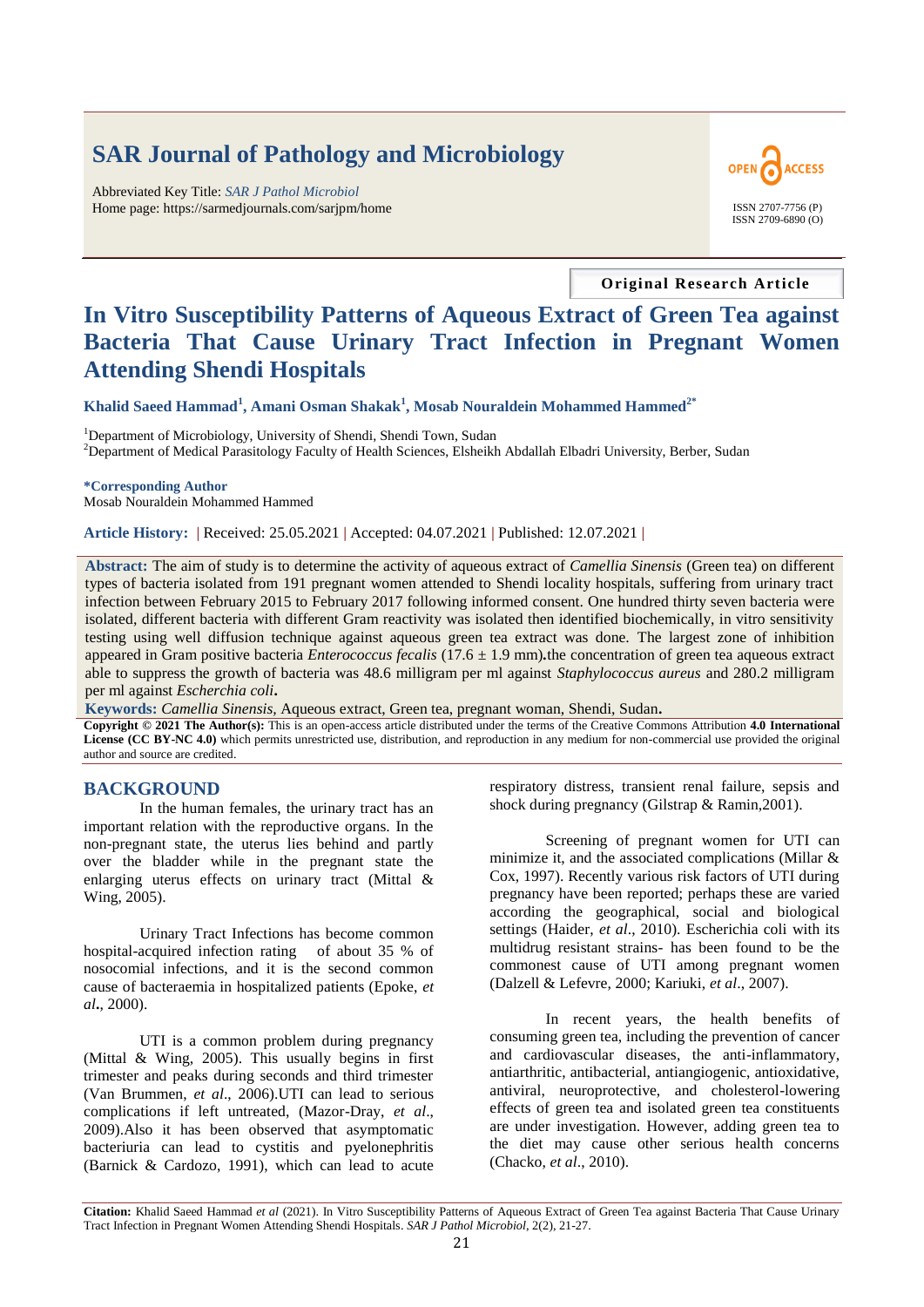The health-promoting effects of green tea are mainly attributed to its polyphenol content, particularly flavanols and flavonols, which represent 30% of fresh leaf dry weight. Recently, many of the forementioned beneficial effects of green tea were attributed to its most abundant catechin, (-)-epigallocatechin-3-gallate (EGCG). Green tea extracts are more stable than pure epigallocatechingallate, one of the major constituents of green tea, because of the presence of other antioxidant constituents in the extract.

In general, herbal medicines are complex mixtures of different compounds that often act in a synergistic fashion to exert their full beneficial effect (Chacko, *et al*., 2010).

Tea is one of the most popular beverages consumed worldwide. Tea, from the plant *Camellia sinensis*, is consumed in different parts of the world as green, black, or Oolong tea. Among all of these, however, the most significant effects on human health have been observed with the consumption of green tea (Cabrera, et al., 2006).The association between tea consumption, especially green tea, and human health has long been appreciated (Weisburger, 2000; Sato & Miyata, 2000).Some studies have suggested an inverse association between green tea consumption and the risk of kidney stone formation (McKay & Blumberg, 2002; Ishizuk, *et al*., 2003).

A series of good conducted studies show spatially in Japan that tea extracts have several useful antibacterial effects that can inhibit and kill Staphylococcus aureus, Staphylococcus epidermidis which are urinary pathogenes, Salmonella typhi, Salmonella typhimurium, Salmonella enteritidis, Shigella flexneri, Shigella dysenteriae, and Vibrio spp, including Vibrio cholera (Hamilton-Miller, 1995).

# **MATERIALS AND METHOD**

## **Study design**

Hospital based cross sectional study.

#### **Study duration**

From February 2015 to February 2017

#### **Study population**

Pregnant females in Shendi hospitals - Sudan

#### **Sample size**

Sample was calculated from free online web site http://www.calculator.net by using confidence level 95% and confidence interval 8%, One hundred ninety one.

Sample size  $= Z^2$  x (p) x (p-1) / C<sup>2</sup>  $Z = Z$  value – confidence level 95% (1.96), C = Confidence interval  $(.08 = \pm 8)$ .  $P =$  standard division (0.5).

The calculated sample size based on this formula was 191.

## **Ethical approval**

The proposal was reviewed and approved ethic ally by the scientific and the ethical committee of Shend i University.

# **DATA COLLECTION**

Data was collected by using questionnaire.

## **Study setting**

Shendi locality, River Nile State, Sudan. Shen di is a town in northern of Sudan beside the River Nile a nd Almatamah town also far 150 km northeast from Kh artoum the capital of Sudan (16°41'N 33°25'E). The are a is inhabited by the Ga'aleen Tribe.

## **Specimen collection**

The patient was given a sterile non-opened, wi de mouth, leak proof container and requested by the la b to collect at least 10 ml of urine specimen. The contai ner was labeled with the date, the name and number of t he patient, and the time of collection. When immediate delivery to the laboratory was not possible, the patient was requested to refrigerate the urine at 4–6 °C until del ivery not more than 24 hours.

#### **Culture of urine specimen**

Urine sample were mixed well by rotating urine container several times. Beside opened Bunsen burner urine container was opened and Nichrome loop was inserted after sterilization by flaming and cooling. Small amount of urine sample was taken by loop and inoculated by making firstly well in Cysteine lactose electrolyte deficient agar (CLED) media then making primary lines from the well then secondary lines from primary lines then tertiary lines from secondary lines finally zigzag from last line of tertiary lines. The inoculated plates were incubated in incubator at 37ºC for 24h under aerobic condition.

#### **Interpretation of culture growth**

The plates were observed for any bacterial colonies grow signicantly. The bacteria were well isolated and then identified by colonial morphology, Gram stain and biochemical tests.

## **Preparation of plant extract**

The plant extracts were prepared using the solvent water. 15g of green tea dry leaves (Veitnam green tea) minced to powder were taken and homogenized with100 ml of the distil water **(**Kumar, *et al.*, 2012). The mixture was left in hot air oven under 80ºC for 2 hours **(**Uzunalic, et al., 2006)**.** After that left to cool and filter the mixture by piece of gauze then by filter paper of Whatman No.1 manufacture. The extract was heated in hot air oven under 60ºC to make stock crude material. The crude was weight by sensitive balance and 0.5g then dissolved in 1ml of sterile distil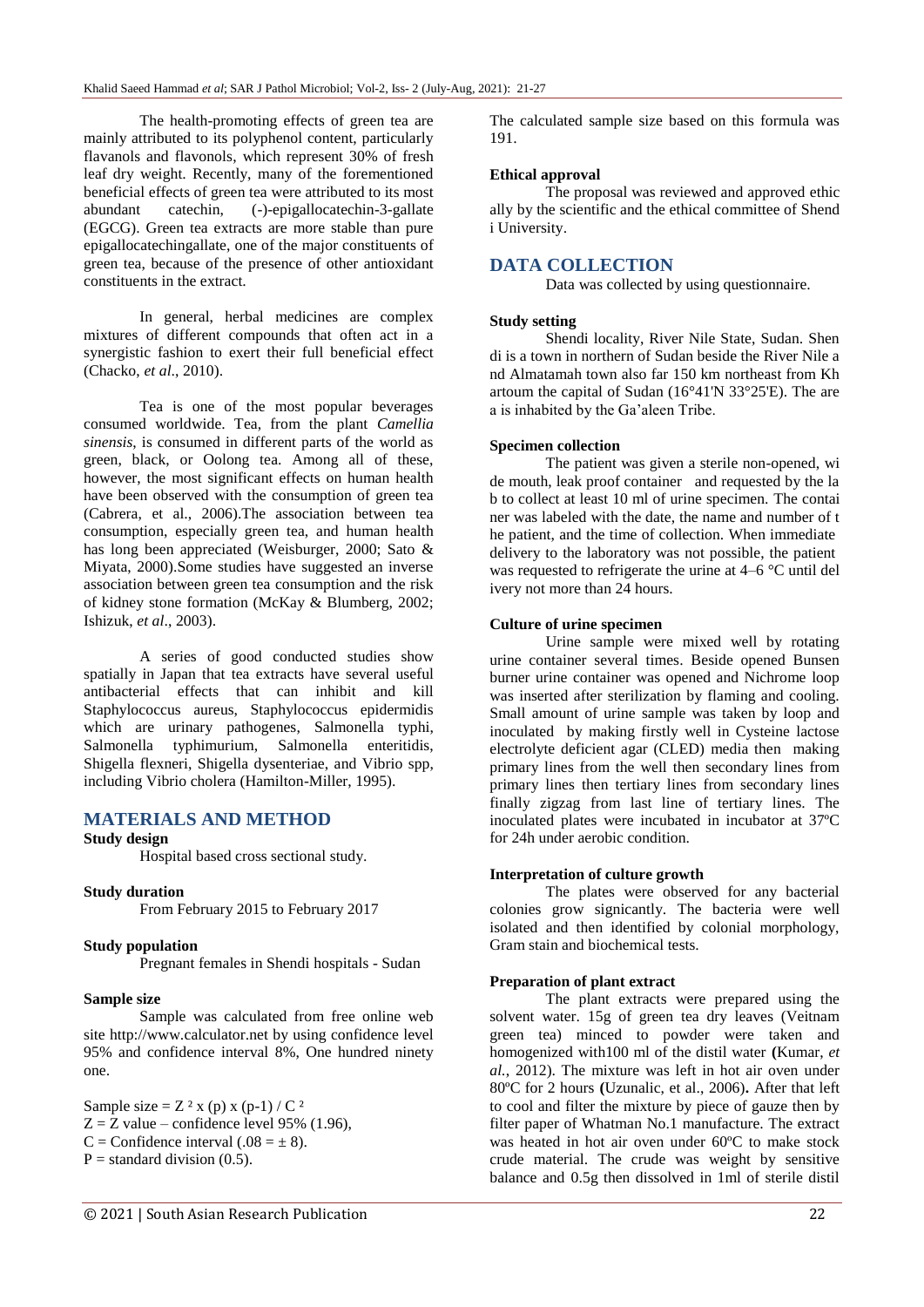water to obtain concentration 500mg/ml then diluted in tubes by using two fold dilution to make concentration 250.125,62 and 31 mg/ml.

## **Procedure of inoculation in Mueller Hinton agar plates and applying green tea extract**

By the loop 3–5 colonies were taken and also must be similar in appearance, then transfer the colonies tube containing sterile normal saline and mixed then compared the tube with the standard turbidity and adjusted the turbidity of the test suspension to that of the standard by adding more bacterial colonies or more sterile normal saline. The plates were inoculated by dipping a sterile swab into the tube containing bacterial suspension.

The excess of bacterial suspension was removed by gentle pressing and rotating the swab against the sides of the tube above the level of the suspension. The swab was masked all over the surface of the plate media with rotating each time to ensure complete covering. Finally. The plate was left to dry for a 1- 2 minutes at room temperature with the lid closed. By using glass porer of size 6 mm in diameter, 5 pores were made in agar plate then the pores were filled by green tea extract by using automatic pipette in volume 50 µ.l of concentrations 500mg/ml (Stock concentration), 250 mg/ml, 125 mg/ml, 62.5 mg/ml and 31 mg/ml.The plates were incubated for 24h in incubator under aerobic condition in 37ºC.

## **Interpreting the sensitivity of green tea extract**

The diameter of each inhibited growth zone had been measured by graduated ruler under-surface of the plate without opening the cover and recorded in mm.

# **DATA ANALYSIS**

Data was analyzed by using online web site https//www.graphpad.com to determine the mean and standard deviation of the data. Proportional data were presented as frequencies and percentages**.**

# **RESULT**

A total of one hundred ninety one pregnant women with UTI were contributed in this study. The age mean was  $(25.4 \pm 6.7)$  years. Most of them were within the age group less than 24 and  $25 - 34$  years (47.7%, 47.1%) respectively (Table 1).More than 50% were in their 3d trimester (Table 2). One hundred forty six (76%) of the pregnant women drinking tea while they were pregnant and 145 (99.3%) drink black tea showed in (Table 3). The main causative agent of UTI in the study population was S. aureus (24.8%), followed by E. coli (21.9%) and the least causative agents were Hafnia alvei and Proteus vulgaris (0.7 %) (Table 4). The Gram negative bacilli isolated were E. coli represented the main causative agent between Gram

negative bacilli bacteria 30 (50) and lowest causative Gram negative bacilli were Proteus vulgaris and Hafnia alvei 1 (1.6%) (Table 5). The Gram positive cocci isolated was S. aureus 34 (44.2%) and it is the main causative agent between Gram positive cocci bacteria and lowest causative Gram positive cocci was Enterococcus fecalis 5 (6.5 %) (Table 6). In  $1<sup>st</sup>$  trimester Citrobacter freundii was the main causative agent of UTI 5 (29.4%), E. coli and Klebsiella pneumonae were least isolated agents 1 (5.9%).In  $2<sup>nd</sup>$  trimester S. aureus was the main causative agent of UTI 10 (27.1%), Enterobacter cloacae, S. saprophyticus and

E. fecalis were least isolated agents 1  $(2.7\%)$ . In  $3<sup>d</sup>$  trimester also S. aureus was the causative agent of UTI 21 (25.3%), Proteus vulgaris, Hafnia alvaei, Citrobacter freundii and Enterobacter cloacae were least isolated agents1 (1.2%) (Table 7). Antimicrobial susceptibility of green tea extract has largest zone of inhibition against Enterococcus fecalis was ( $17.6 \pm 1.9$  mm) and least zone of inhibition against Proteus vulgaris and Enterobacter cloacae was  $(8 \pm 0)$ mm) (Table 8 ).The results of antimicrobial activity of extract was compared with Standard drugs (Gentamicin) as positive control. Antibacterial activities of tea extract were tested by well diffusion method. The concentrations of green tea water extract used was 500, 250, 125, 62.5 and 31 mg/ml. MIC results of water extracts of green tea on test organisms which the lowest concentration of green tea extract able to suppress the growth of bacteria was (48.6 mg/ml) appear against S.aureus followed by Staphylococcus saprophyticus (58 mg/ml), Enterococcus fecalis (62.8 mg/ml), Micrococcus luteus (66.8 mg/ml) Staphylococcus epidermidis (68.2 mg/ml), Hafnia alvei (250 mg/ml), E. coli (280.2 mg/ml), Citrobacter freundii (312.5 mg/ml), Citrobacter diversus (325 mg/ml), Enterobacter cloacae. Klebsiella pneumonae and Proteus vulgaris (500mg/ml) (Figure 1).

## **Table-1: Show population distribution according to**

| ages                                                        |               |               |  |  |
|-------------------------------------------------------------|---------------|---------------|--|--|
| Ages groups                                                 | <b>Number</b> | $\frac{0}{0}$ |  |  |
| Less than 24                                                | 91            | 47.7%         |  |  |
| $25 - 34$                                                   | 90            | 47.1%         |  |  |
| $35 - 44$                                                   | q             | 4.7%          |  |  |
| More than 44                                                |               | 0.5%          |  |  |
| <b>Total</b>                                                | 191           | 100%          |  |  |
| $\Lambda_{\alpha\alpha}$ (moon $\pm$ SD) – (25.4 $\pm$ 6.7) |               |               |  |  |

Age (mean  $\pm$  SD) = (25.4  $\pm$  6.7)

**Table-2: Show distribution of the population accordi ng to trimester**

| <b>Trimester</b> | <b>Number</b> | $\frac{0}{0}$ |
|------------------|---------------|---------------|
| First            | 24            | 12.6%         |
| Second           | 60            | 31.4%         |
| Third            | 107           | 56.0%         |
| <b>Total</b>     | 191           | 100           |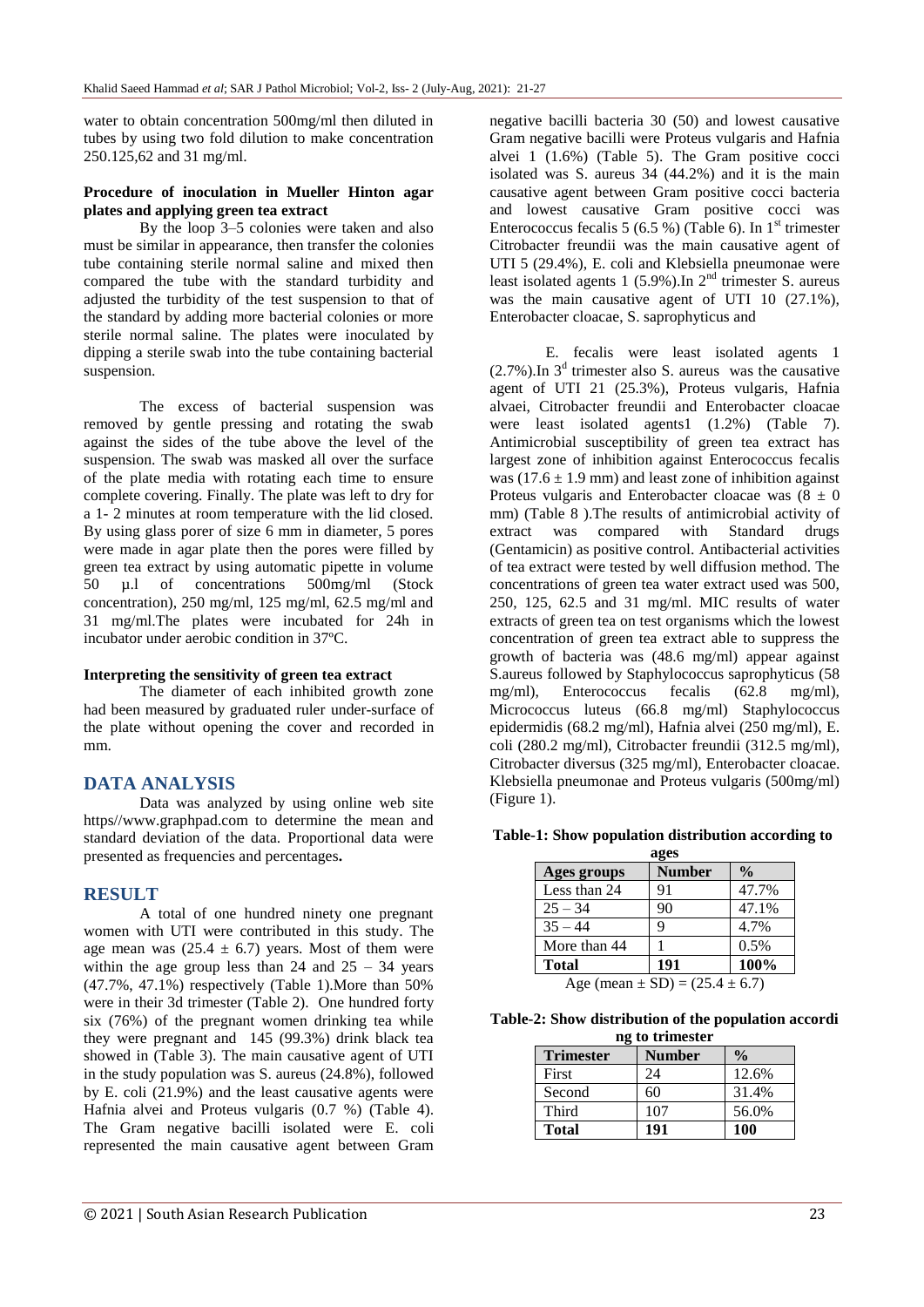| Table-3: Show distribution of population according to tea type used |  |  |  |  |  |  |  |
|---------------------------------------------------------------------|--|--|--|--|--|--|--|
|---------------------------------------------------------------------|--|--|--|--|--|--|--|

| Type of tea used | <b>Number</b> | $\frac{0}{2}$ |
|------------------|---------------|---------------|
| <b>Black</b>     | 145           | 99.3%         |
| Green            |               | $0.7\%$       |
| <b>Total</b>     | 146           | 100%          |

## **Table-4: Show percentage of bacteria isolated from urine of study population**

| <b>Bacteria</b> name         | <b>Number</b>            | $\frac{0}{0}$ |
|------------------------------|--------------------------|---------------|
| Citrobacter diversus         | 10                       | 7.30%         |
| Citrobacter freundii         | 6                        | 4.40%         |
| Escherchia coli              | 30                       | 21.9%         |
| Enterobacter cloacae.        | 2                        | 1.50%         |
| Enterococcis fecalis         | $\overline{\phantom{0}}$ | 3.60%         |
| Hafnia alvei                 |                          | 0.70%         |
| Klebsiella pneumonae         | 10                       | 7.30%         |
| Micrococcus luteus           | 15                       | 11%           |
| Proteus vulgaris.            |                          | 0.70%         |
| Staphylococcus aureus        | 34                       | 24.8%         |
| Staphylococcus epidermidis   | 16                       | 11.70%        |
| Staphylococcus saprophyticus |                          | 5.10%         |
| Total                        | 137                      | 100           |

## **Table-5: Show Gram negative Bacteria isolated from urine of study population**

| <b>Bacteria</b> isolated | <b>Number</b>               | $\frac{0}{0}$ |
|--------------------------|-----------------------------|---------------|
| Citrobacter diversus     | 10                          | 16.7%         |
| Citrobacter freundii     | 6                           | 10%           |
| Escherchia coli          | 30                          | 50%           |
| Enterobacter cloacae.    | $\mathcal{D}_{\mathcal{A}}$ | 3.4%          |
| Hafnia alvei             |                             | 1.6%          |
| Klebsiella pneumonia     | 10                          | 16.7%         |
| Proteus vulgaris         |                             | 1.6%          |
| <b>Total</b>             | 60                          | 100%          |

## **Table-6: Show Gram positive Bacteria isolated from urine of study population**

| <b>Bacteria</b> isolated     | <b>Number</b> | . .<br>$\frac{0}{0}$ |
|------------------------------|---------------|----------------------|
| Staphylococcus aureus        | 34            | 44.2%                |
| Staphylococcus epidermidis   | 16            | 20.7%                |
| Staphylococcus saprophyticus |               | 9.1%                 |
| Enterococcus fecalis         |               | 6.5%                 |
| Micrococcus luteus           | 15            | 19.5%                |
| Total                        | 70            | 100%                 |

# **Table-7: Show percentage of isolated bacteria from urine of pregnant woman according to trimester**

| <b>Bacteria</b> name         | <b>Total</b> | $1st$ trimester |               | $2nd$ trimester |               | 3d trimester |               |
|------------------------------|--------------|-----------------|---------------|-----------------|---------------|--------------|---------------|
|                              | No.          | n               | $\frac{0}{0}$ | $\mathbf n$     | $\frac{0}{0}$ | n            | $\frac{0}{0}$ |
| Citrobacter diversus         | 10           | $\Omega$        | $0\%$         | $\overline{4}$  | 10.8%         | 6            | 7.2%          |
| Citrobacter freundii         | 6            | 5               | 29.4%         | $\theta$        | 0%            |              | 1.2%          |
| Escherchia coli              | 30           |                 | 5.9%          | 9               | 24.3%         | 20           | 24.1%         |
| Enterobacter cloacae.        | 2            | $\Omega$        | $0\%$         |                 | 2.7%          |              | 1.2%          |
| Enterococcis fecalis         | 5            | 4               | 23.6%         |                 | 2.7%          | $\Omega$     | 0%            |
| Hafnia alvei                 |              | $\Omega$        | $0\%$         | $\theta$        | 0%            |              | 1.2%          |
| Klebsiella pneumonae         | 10           |                 | 5.9%          | 3               | 8.1%          | 6            | 7.2%          |
| Micrococcus luteus           | 15           | 3               | 17.6%         | 5               | 13.5%         |              | 8.5%          |
| Proteus vulgaris.            |              | $\Omega$        | $0\%$         | $\Omega$        | $0\%$         |              | 1.2%          |
| Staphylococcus aureus        | 34           | 3               | 17.6%         | 10              | 27.1%         | 21           | 25.3%         |
| Staphylococcus epidermidis   | 16           | $\Omega$        | $0\%$         | 3               | 8.1%          | 13           | 15.7%         |
| Staphylococcus saprophyticus | 7            | $\Omega$        | 0%            |                 | 2.7%          | 6            | 7.2%          |
| <b>Total</b>                 | 137          | 17              | 100%          | 37              | 100%          | 101          | 100%          |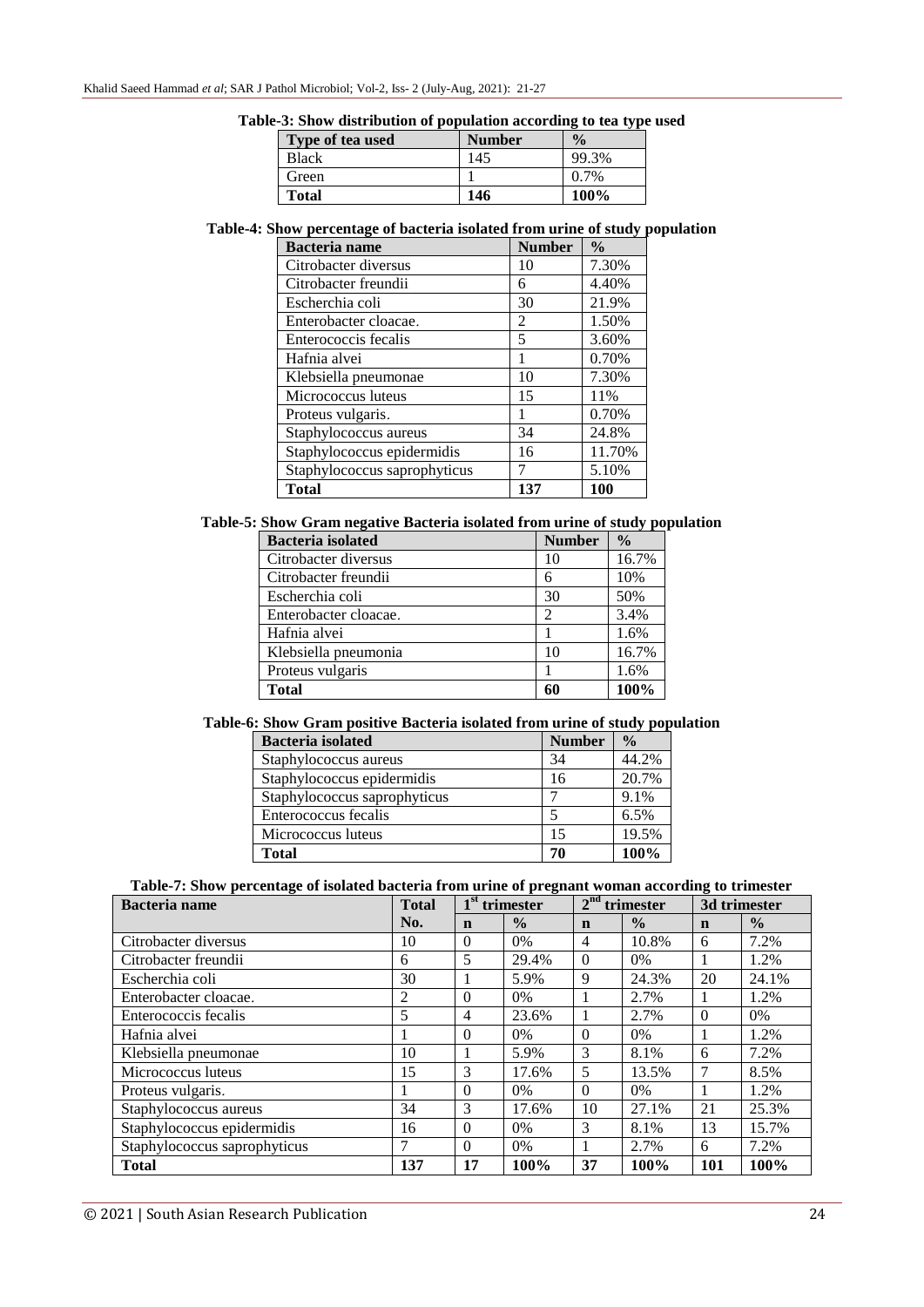

| Table-8: Show antimicrobial susceptibility of green tea extract compared to Gentamicin |  |  |  |
|----------------------------------------------------------------------------------------|--|--|--|
|                                                                                        |  |  |  |

|                               | Inhibition zone diameter (mm) |                         |  |
|-------------------------------|-------------------------------|-------------------------|--|
| <b>Bacteria</b> isolated      | <b>Aqueous extract</b>        | <b>Positive control</b> |  |
|                               | (Green tea 500 mg/ml)         | (Gentamicin 10 mcg)     |  |
| Citrobacter diversus.         | $9.1 \pm 0.9$                 | 19.5                    |  |
| Citrobacter freundii          | $9.1 \pm 2.1$                 | 19                      |  |
| Escherchia coli.              | $10.8 \pm 3.0$                | 18                      |  |
| Enterobacter cloacae.         | $8 \pm 0$                     | 24                      |  |
| Enterococcis fecalis.         | $17.6 \pm 1.9$                | 29                      |  |
| Hafnia alvei.                 | $9 \pm 0$                     | 20                      |  |
| Klebsiella pneumoniae.        | $8.6 \pm 2.5$                 | 23                      |  |
| Micrococcus luteus.           | $16.5 \pm 1.9$                | 28.5                    |  |
| Proteus vulgaris.             | $8 \pm 0$                     | 20                      |  |
| Staphylococcus aureus.        | $18.0 \pm 2.4$                | 29.1                    |  |
| Staphylococcus epidermidis.   | $16.8 \pm 2.1$                | 28.9                    |  |
| Staphylococcus saprophyticus. | $16.8 \pm 2.5$                | 30                      |  |

## **Table-9: Antimicrobial activity of green tea extracts on bacteria isolated**

| <b>Bacteria Isolated</b> $(n=137)$ | Inhibition zone (mm) |
|------------------------------------|----------------------|
| Gram positive bacteria             | $17.1 \pm 0.6$       |
| Gram negative bacteria             | $8.9 \pm 0.9$        |



**Plate-1: Green tea water extract inhibition zones of S.aureus as example at different concentrations (500, 250, 125, 62 and 31 mg/ml)**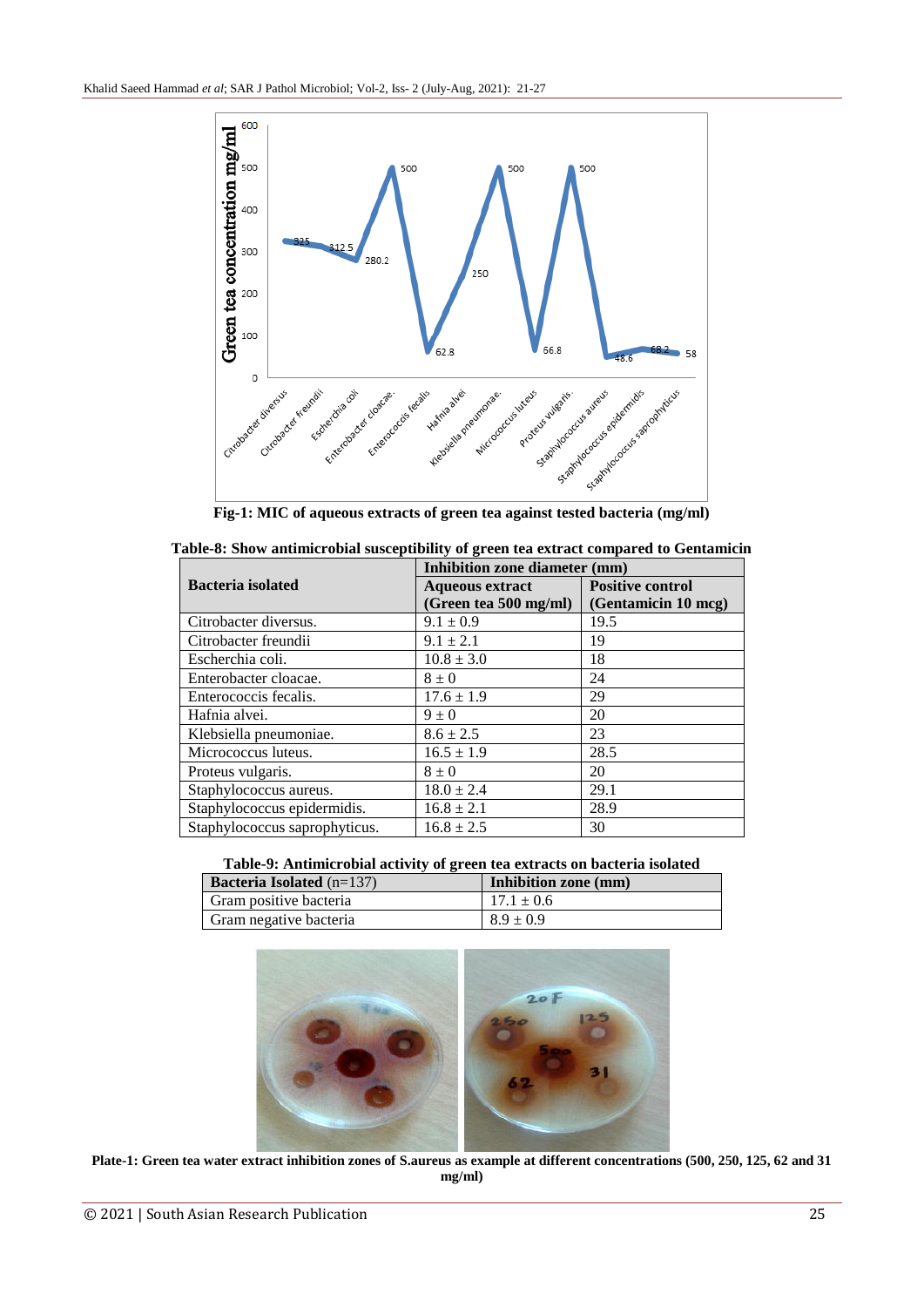# **DISCUSSION**

Infection of urinary tract is a common problem during pregnancy (Alemu, *et al*., 2012). The prevalence of UTI among Sudanese pregnant women was 14.0% (Hamdan, *et al*., 2011). This usually begins in first trimester and peaks during seconds and third trimester of pregnancy due to a number of factors and physiological changes including urethral dilatation, increased bladder volume (Van Brummen, et al., 2006). The main causative agent of UTI in the study population was S. aureus (24.8%), which reported as commonest pathogen among pregnant women, this is in agreement with report from Nigeria **(**Akinloye, *et al*., 2006), followed by E. coli (21.9%). The green tea water extract had an suppressive effect on the growth of E. coli strains isolated from UTI**s** (Reygaert & Jusufi, 2013). In current study antimicrobial susceptibility of aqueous green tea extract show highest area of inhibitory growth against Enterococcus fecalis (17.6  $\pm$ 1.9 mm) and lowest zone of inhibition against Proteus vulgaris and Enterobacter cloacae  $(8 \pm 0 \text{ mm})$ . The antibacterial activity of tea is due to presence of catechins and polyphones which disrupt bacterial cell membrane (Kumar, et al., 2012).Ikigai and colleagues reported that tea catechins have less activity on Gram negative bacterial cell membrane due to the fact that Lipopolysaccharide outer membrane of Gram negative is negatively charged (IKigai, et al., 1993), Kumar and colleagues reported that the daily drinking of green tea can kill Staphylococcus aureus also including many other harmful bacteria (Kumar, et al., 2012), Alizadeh and Mohebalian reported that the maximum area of growth suppression was observed against S. aureus (A Gram positive organism) and the minimum was against pseudomonas (Alizadeh & Mohebalian, 2016). Many studies have shown that 500 μg of tea polyphenols can suppress the growth of E. coli, and  $\geq$ 5000 μg are considered bactericidal. This effect is believed to be due tea polyphenols down regulate the production of proteins such as EF-2 (elongation factor for protein translation); proteins involved in phospholipid, carbon, and energy metabolism; and production of proteins involved in amino acid biosynthesis (Reygaert & Jusufi, 2013).The MIC results of green tea water extract on tested bacteria showing that lowest concentration able to suppress the growth of bacteria is (48.6 mg/ml) appear against S. aureus followed by Staphylococcus saprophyticus (58 mg/ml), Enterococcis fecalis (62.8 mg/ml), Micrococcus luteus (66.8 mg/ml) Staphylococcus epidermidis (68.2 mg/ml), Hafnia alvei (250 mg/ml), Escherchia coli (280.2 mg/ml), Citrobacter freundii (312.5 mg/ml), Citrobacter diversus (325 mg/ml), Enterobacter cloacae. Klebsiella pneumonae and Proteus vulgaris (500mg/ml). Neyestani and colleagues investigated microbiologic effects of tea extract on some antibiotics against E. coli in vitro. They used bacterial control strain ATCC 25920 and tea extracts (green and black tea) of different concentrations (6.25 mg/mL, 12.5 mg/mL, 25 mg/mL,

50 mg/mL, and 100 mg/mL).They use disc diffusion protocol for bacterial sensitivity tests. Green tea at 20 mg/mL concentration inhibited E. coli growths completely (Neyestani, et al., 2007) which disagree with the study results. We suggested that green tea that prepared with liquid chromatography show high performance than prepared with dry oven.

#### **CONCLUSION AND RECOMMENDATIONS**

The water based green tea extract has ability to suppress the growth of most bacteria that cause urinary tract infection. The lowest concentration of green tea aqueous extract able to suppress growth of bacteria that cause UTI is 48.6 mg/ml the suppressive activity of green tea aqueous extract is better in Gram positive bacteria than Gram negative according to MIC and zone of inhibition results. Further studies recommended with different ethnic groups.

## **ACKNOWLEDGEMENT**

The authors appreciate to ethical review committee of the selected health facilities and the pregnant women who consented to taking part in the study and microbiology staff in University of Shendi. Funding for this study was from personal contributions from the authors, no external funding.

# **REFERENCES**

- Akinloye, O., Ogbolu, D. O., Akinloye, O. M., & T erry Alli, O. A. (2006). Asymptomatic bacteriuria o f pregnancy in Ibadan, Nigeria: a re-assessment. Br itish journal of biomedical science, 63(3), 109-112.
- Alemu, A., Moges, F., Shiferaw, Y., Tafess, K., Ka ssu, A., Anagaw, B., & Agegn, A. (2012). Bacterial profile and drug susceptibility pattern of urinary tr act infection in pregnant women at University of G ondar Teaching Hospital, Northwest Ethiopia. BM C research notes, 5(1), 1-7.
- Mohebalian, H., & Alizadeh, S. (2016). The antimi crobial activity of green tea extract against the maj or food born bacteria. Journal of Advances in Healt h and Medical Sciences, 2(2), 54-60.
- Assefa, A., Asrat, D., Woldeamanuel, Y., Abdella, A., & Melesse, T. (2008). Bacterial profile and dru g susceptibility pattern of urinary tract infection in pregnant women at Tikur Anbessa Specialized Hos pital Addis Ababa, Ethiopia. Ethiopian medical jou rnal, 46(3), 227-235.
- Barnick, C. G. W., Cardozo, L. D., & Studd, J. (19 91). The lower urinary tract in pregnancy, labour a nd puerperium. Progress in obstetrics and gynaecol ogy, 9, 195-204.
- Cabrera, C., Artacho, R., & Giménez, R. (2006). B eneficial effects of green tea—a review. Journal of the American College of Nutrition, 25(2), 79-99.
- Chacko, S. M., Thambi, P. T., Kuttan, R., & Nishig aki, I. (2010). Beneficial effects of green tea: a liter